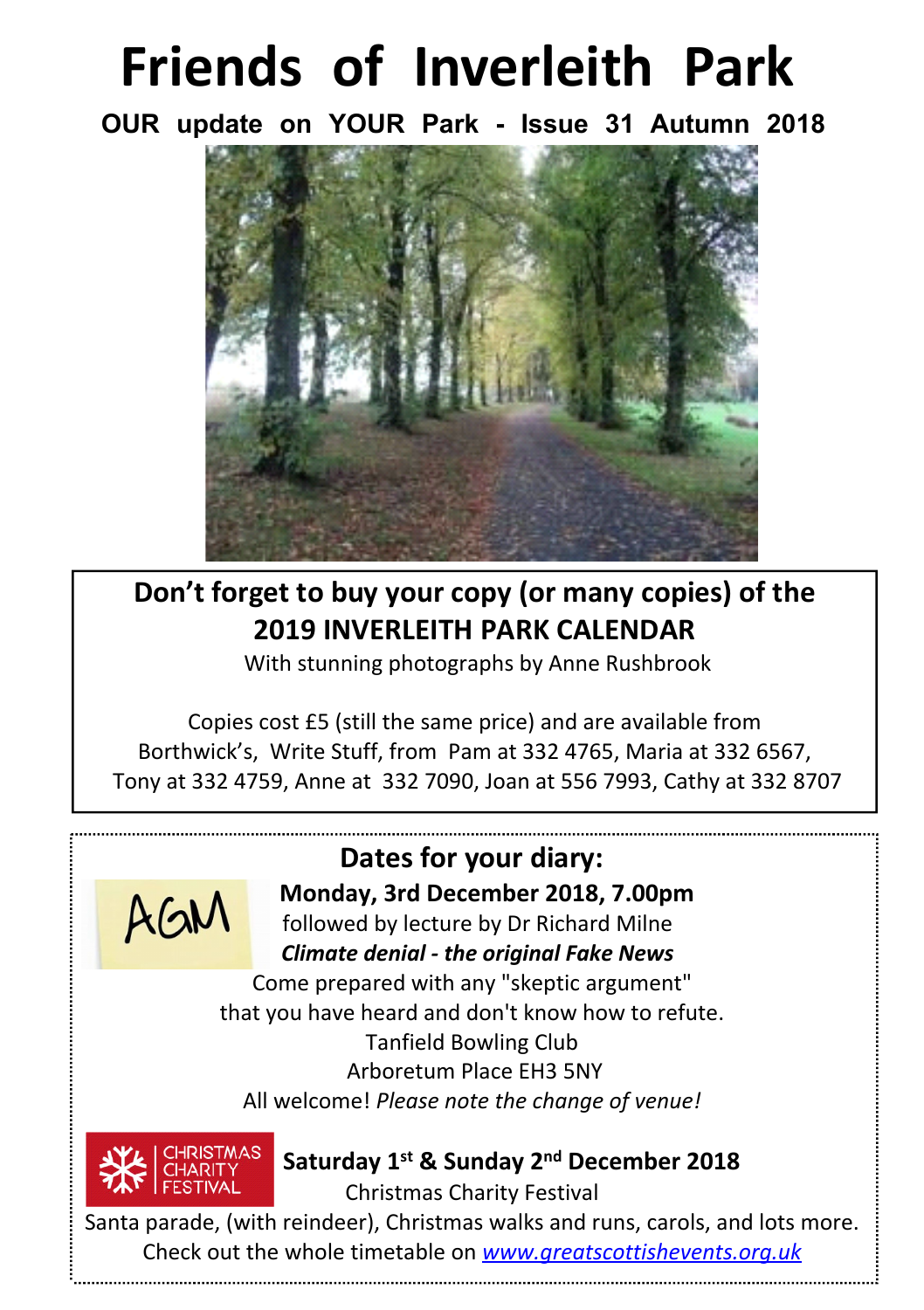### **Report from our Convener - Pam Barnes**

It's been a wonderful summer and our park has been enjoyed by many. The heavier than usual usage has inevitably resulted in overflowing bins and a rash of burnt patches of grass from barbeques. Our calls to the cleansing department about excess rubbish were usually quickly addressed, but the issues of getting suitably sized bins in the right places continue. We need the public to help too. Please do not leave rubbish heaped at the base of a full bin for the foxes and dogs to scatter. You can always search for an emptier bin, or if none is available take the rubbish home with you.

Another consequence of the good weather through the long summer days has been an increasing use of the park in the evenings by teenagers. We talked to various groups and so did the police. The youngsters were pleasant and promised to be more careful and clear up after themselves, but unfortunately the problem escalated and the police have now acted to stop the gatherings. Our local community police , Holly and Nev have done a good job in trying to contain the problem and retain a good relationship with the youngsters. It is a great shame that there are always some who behave badly and spoil it for the others. Apparently the word had spread through the social media that our Park was 'the place to go' resulting in gatherings of hundreds from all parts of the city with much noise, mess and broken glass. The newly restored sundial has been chipped and damaged by thoughtless drunken youths throwing glass bottles which can cut dog's paws and hurt little children.

**Cafe:** The mobile cafe is thriving with the good weather being good for business. It is much appreciated by dog walkers in particular.

**Table Tennis:** There has been some interesting, creative play by young children with inventive games with larger balls. If you want to play table tennis you need to bring your own bats and ball as the ones left originally have gone walkabout.

**Gardening in the Sundial Garden:** As you know we are slowly continuing to restore the Sundial Garden. Work continues every Wednesday morning at 10 am with a small group of volunteers. We would welcome anyone who would like to join us - no gardening knowledge is necessary.

This year we had a great push to get the Sundial Garden looking reasonable by the date of the Opening of the restored sundial by the Lord Provost in June. (More about this event later). The Park Rangers, Jen, Fiona and Michael together with the volunteers - Andrea, Carol, Elizabeth, Isobel, Joan, Margaret, Trish and Trisha helped plant all the new plants. Despite the downpour on the opening day of the Sundial, the rest of the months were extraordinarily dry and it has been a nightmare keeping more than 100 new plants alive in the powdery earth. Even the trees and established bushes were wilting. A huge effort was made by the Community Payback Team, organised by Graeme Laird, who arrived with containers of water several times a week. Forestry lent us their water bowser when they weren't using it themselves. Otherwise we continued to lug watering cans from the pond. We badly need a tap in the Sundial Garden. Surely in-stalling one should not be too difficult as there used to be one! However, despite the drought we only lost about 5 plants and 2 were stolen.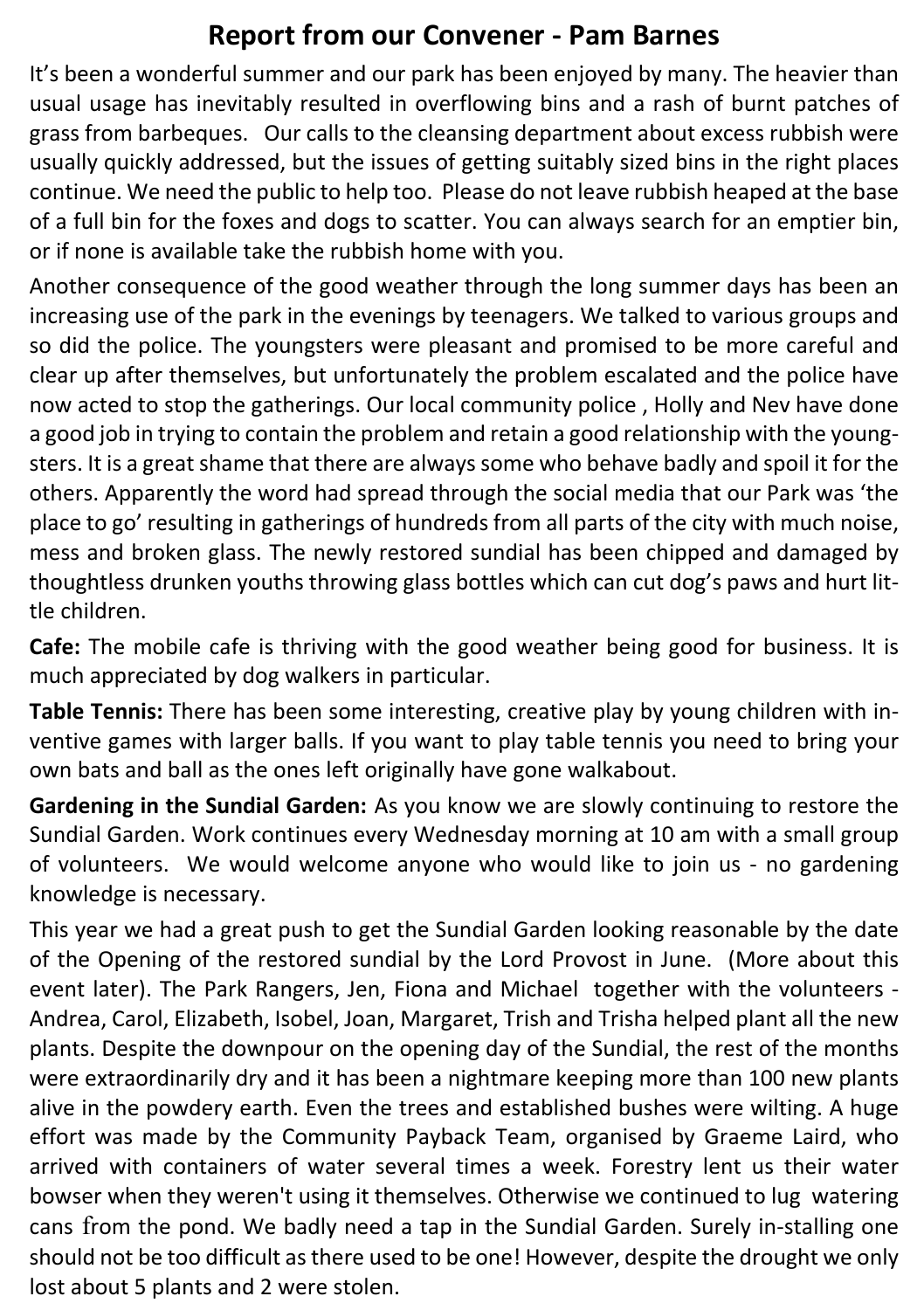Gary Hook and his gardening team at the depot helped to improve the the paths and grass despite their wide-ranging work remit over a large area of north west Edinburgh.

And a big thank you to dog owners for keeping their dogs on leads in the Sundial Garden. We do occasionally find areas of planting damaged but it really is so much better now than when we started. Thanks all!

**Foodies:** The Foodies event was well attended and for once had really good weather. Damage to the site was minimal and the organisation of traffic onto the site was much improved. The only complaint was of excessive noise from the music bands. It really was loud - even on the far side of the Botanics. When the organisers were contacted they quickly turned the volume down so hopefully next year we will not have this problem again.

**Festival of Walking and Cycling:** This took place in September and was very enjoyable and well attended. Lots of useful information and things to do and children had a great time. Thanks again to Elaine Lennon who organised it. A tremendous amount of work is involved in organising these sorts of events and we are very grateful to her for her efforts.

**Petanque:** The Club is looking for new members. In winter they are there on Sunday morning 11.30am but during the summer months you can go along any Tuesday or Thursday evening or Sunday morning at 11.30am and give this game a try. If you have never tried it before, they will teach you and they are always welcoming.

**Tombola:** A tombola will be held in aid of Friends of Inverleith Park's funds at the Christmas Charity Festival. Any suitable donations can be brought to the sundial garden on Wednesday or given to a commitee member.

**Friends of the Rocheid Path:** The Rocheid Path goes along the water of Leith from Arboretum Ave as far as Inverleith Terrace Lane. Why not take a walk through the Botanics in one direction and then back through the Rocheid Path - a piece of countryside in the city! The Friends Group helps to look after it but needs more members. If you want to be involved you can join in meetings and the occasional working party, or, if not, why not join and support them for just £5/year. This money enables the committee to fund small improvements. If you would like to support, contact their Treasurer: kathdavies@ednet.co.uk or phone 0131 332 9672.

#### **A Report on the Sundial Opening - Saturday 16th June - Tony Cook**

As most of you know the refurbishment of The Sundial has been a project dear to the hearts of many people. It is now nearly 2 years ago that Kinloch Anderson grasped the opportunity to restore this monument, so generously gifted to The City of Edinburgh by Joseph Kinloch Anderson in 1890. The refurbishment commemorates the 150th anniversary of the founding of Kinloch Anderson in 1868. There were many meetings with the KLA family fronted by Deirdre Kinloch Anderson (photographed by the sundial on the next page), involving the Council and especially the Parks Department, and Graciela Ainsworth, who's brilliant conservation work contributed so much to the end result. There were railings, cobblestones and the fine detail of the gnomen that cast the shadow onto the faces. Always in the background was Alistair Hunter of Macmillan Hunter sundials who